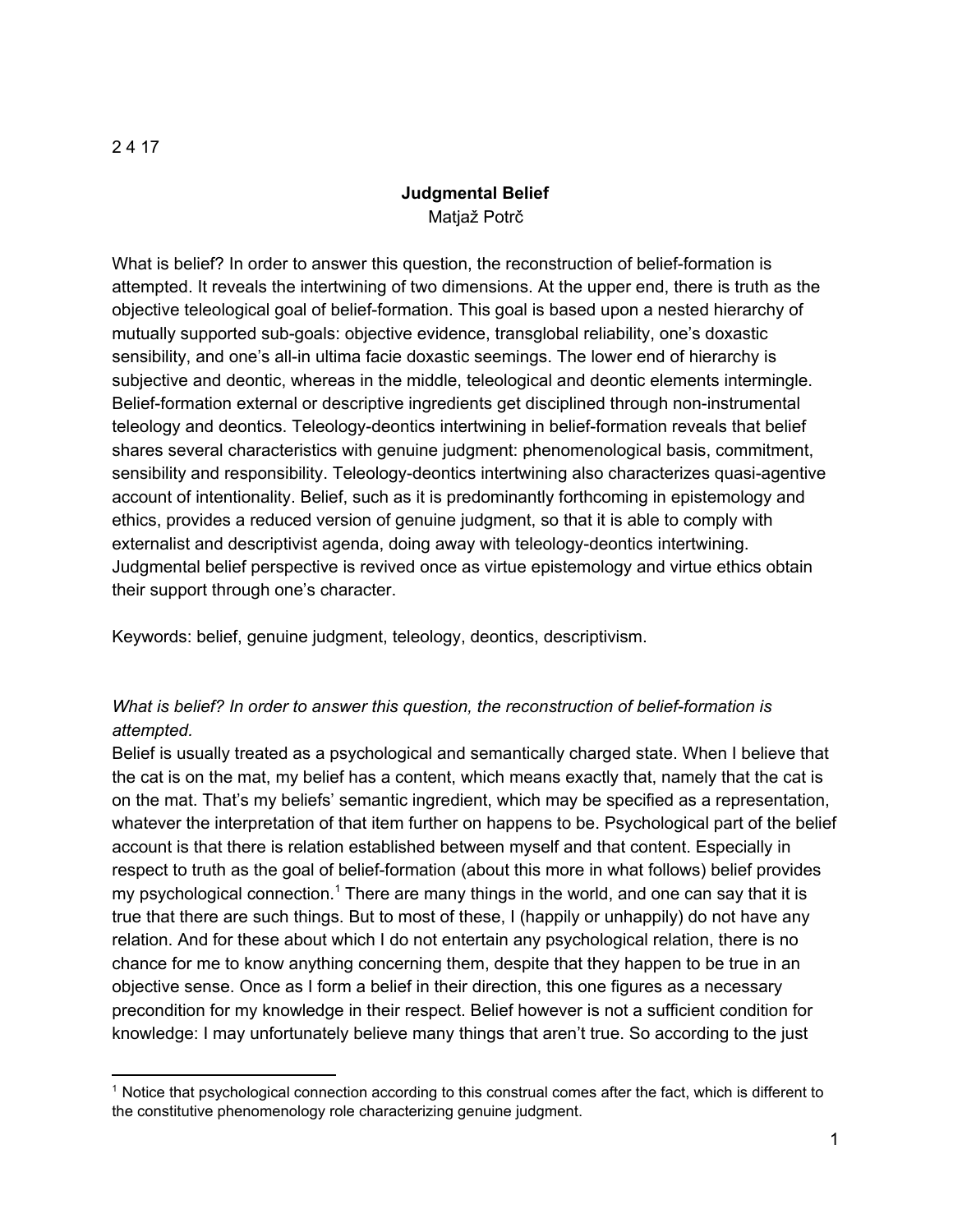described account, there is a gap between belief and knowledge, so that this last one only allows for justified beliefs to lead in its direction. Later on, we argue that differences between belief and knowledge are kind of overstated, once as one realizes that they are both forms of  $i$ udament. $2$ 

Belief is a reduced judgment though, and it was embraced as a substitution of judgment so that descriptivist and externalist, space of causes involving instrumental agenda could come through. Here lies the actual popularity of judgment in philosophy. In metaethics, where moral judgments and their evaluation are the basis of the enterprise, one takes as measure of a judgment being belief or not, choosing among cognitivist and noncognitivist approaches. Strange and indicative perhaps, because we started with judgment in the area of morals. But it complies with an agenda that prioritizes belief in respect to judgment.

There are other issues related to belief, and as well to its negation. Here is a conversational contribution from Facebook (February 2nd, 2017): "Mark Norris Lance said that Belnap just stopped him in the hall at the Pitt one day and said, "You know, the next time someone tells me something is unbelievable, I'm not going to believe it."" Putting a lot of complexities aside, it seems that Belnap had in mind that at some occasions his judgment is well suited to trump belief.

One could go on accumulating differences between belief and judgment. We have seen that usually, there are two ingredients recognized in belief: a semantic and a psychological one. The first, as we said, has to do with content, and the second with psychological relation. Both of these, we presumed, can then be interpreted to suit the externalist and descriptivist agenda because of which belief gets promoted.<sup>3</sup>

We propose to take another route though in order to tackle the nature of belief. That's reconstruction of belief-formation, a kind of dynamics involved enterprise, in respect to its descriptivist static counterparts. In this manner we hope to provide an answer to the question what the belief really is.

# *Reconstruction of belief-formation reveals the intertwining of two dimensions: teleology and deontology.*

We start with realization that belief has a goal and that in its basis it reposes upon some deontic, ethical duty and obligation. If this is the case, then the usual semantic and psychological dimensions of belief will not be in the foreground anymore. Semantics has to do with meaning, and certainly belief has a meaning. It is about a cat or again about something else; a belief without meaning is barely conceivable.<sup>4</sup> Psychological dimension is another

 $^2$  Justification according to the usual approach to knowledge or moral assessment in which belief features is whatever helps to bridge the cleavage between belief and knowledge or moral certitude. Justification by itself will not do though, as this is witnessed by Gettier clauses. Justification points into purified externalist (reliabilism) or internalist (evidentialist) directions, which restrict or leave out both teleology and normative deontics.

 $3$  Externalism and descriptivism certainly are closer to the space of causes as compared with teleology and deontics which lean towards the space of reasons. Reasons have directedness (teleology), and they oblige one to take a certain direction (deontics).

<sup>4</sup> One may say that religious belief may come without a usual semantic meaning, whereas true believers will claim that their path only assures genuine meaning. Seeing religious belief as being without meaning just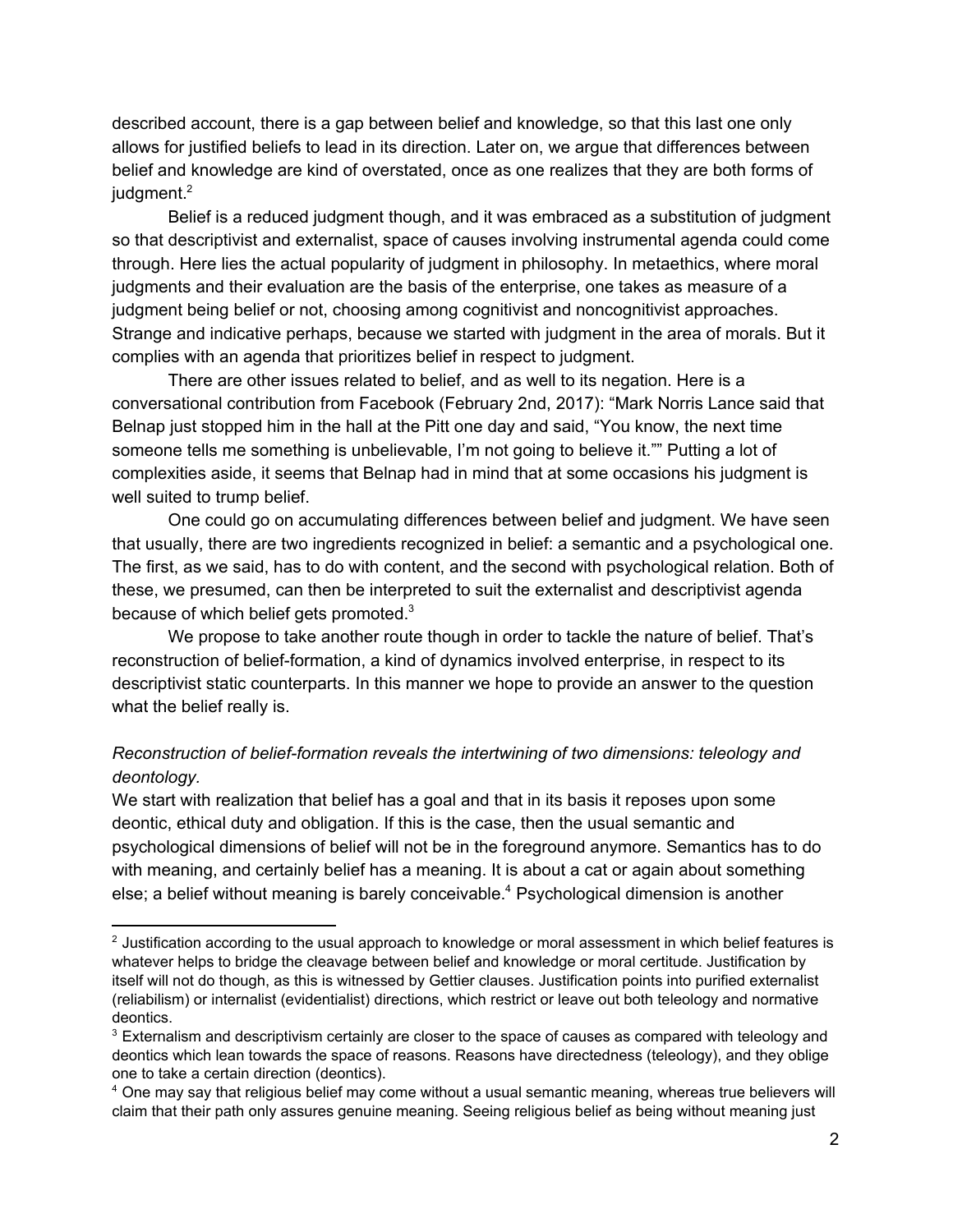characteristics of belief, which may be taken for granted. The goal of belief, its teleological aspect, pulls us in another direction. Indeed, it shows us directedness, aim of belief, which is neither just semantic or psychological, despite that these matters can contribute to its success.

Seeing belief as having an intrinsic goal and being normatively supported thus comes as a response to the descriptive and functional manner to treat it, proposing it as a *reduced* version of what is actually happens to be, namely a kind of genuine judgment.

*At the upper end, there is truth as the objective teleological goal of belief-formation.* One forms belief with a *goal*: that it would be a *true* belief. This should be uncontroversial. One would be unhappy realizing that one's beliefs are false. This already shows that beliefs, aiming at a goal, are *normatively*, deontically supported. The support in question, however, is not immediate. It happens in such a manner that one can reconstruct its several stages. Along the hierarchy of the involved stages in belief-formation, one finds both teleological and deontic elements, only that the primary truth goal is dominant at the upper end of the hierarchy.

If one entertains a belief, one aims at its truth. The very fact that one aims at the truth goal in belief formation shows that teleology and deontics are constitutively involved into the enterprise. Striving towards truth, which succeeds automatically and independently of one's will, displays teleology. Belief is directed towards the truth aim. At the same time, such a teleological direction cannot be embarked upon without a certain normative, deontic basis. One aims at truth in one's belief formation only if there is some underlying sensibility and felt obligation to embark upon such a path. Whatever was just said shows that teleology and deontics, at least for belief, come as intertwined. This may not be the case for instrumental teleology that happens in the space of causes, not in the space of reasons. $<sup>5</sup>$  But it is there where beliefs' psychological</sup> ingredients are properly embraced.

# *Truth goal in belief-formation is based upon a nested hierarchy of mutually supported sub-goals: objective evidence, transglobal reliability, one's doxastic sensibility, and one's all-in ultima facie doxastic seemings.*

We claim that truth is the main goal of belief-formation. Such a goal, as we said, should be uncontroversial. And it is supported by an intertwined play of teleological-deontic subgoals, forming a nested hierarchy of goals and subgoals. In order to get to the upper stage in this hierarchy, one should always rely upon the lower stage that immediately supports it. The basic item in this entire construction is the lowest underlying stage. Whereas upper level is of predominantly teleological nature, the lowest basis level is mainly deontic. But there is an interchange between the successive levels which all involve both teleological and deontic elements. Deontic elements are predominant at the basic lower level, whereas teleological elements are stressed upon the upper level of the nested hierarchy.

happens if one sticks to reduction of belief to its descriptive role. Religious belief however does not describe; it offers an engaged deontic, normative, (quasi-) agentive belief perspective. Steadfastness in peer disagreement has a normative root without the usual justificatory foundations.

<sup>&</sup>lt;sup>5</sup> Instrumental teleology is a reconstruction of goals in an externalist manner.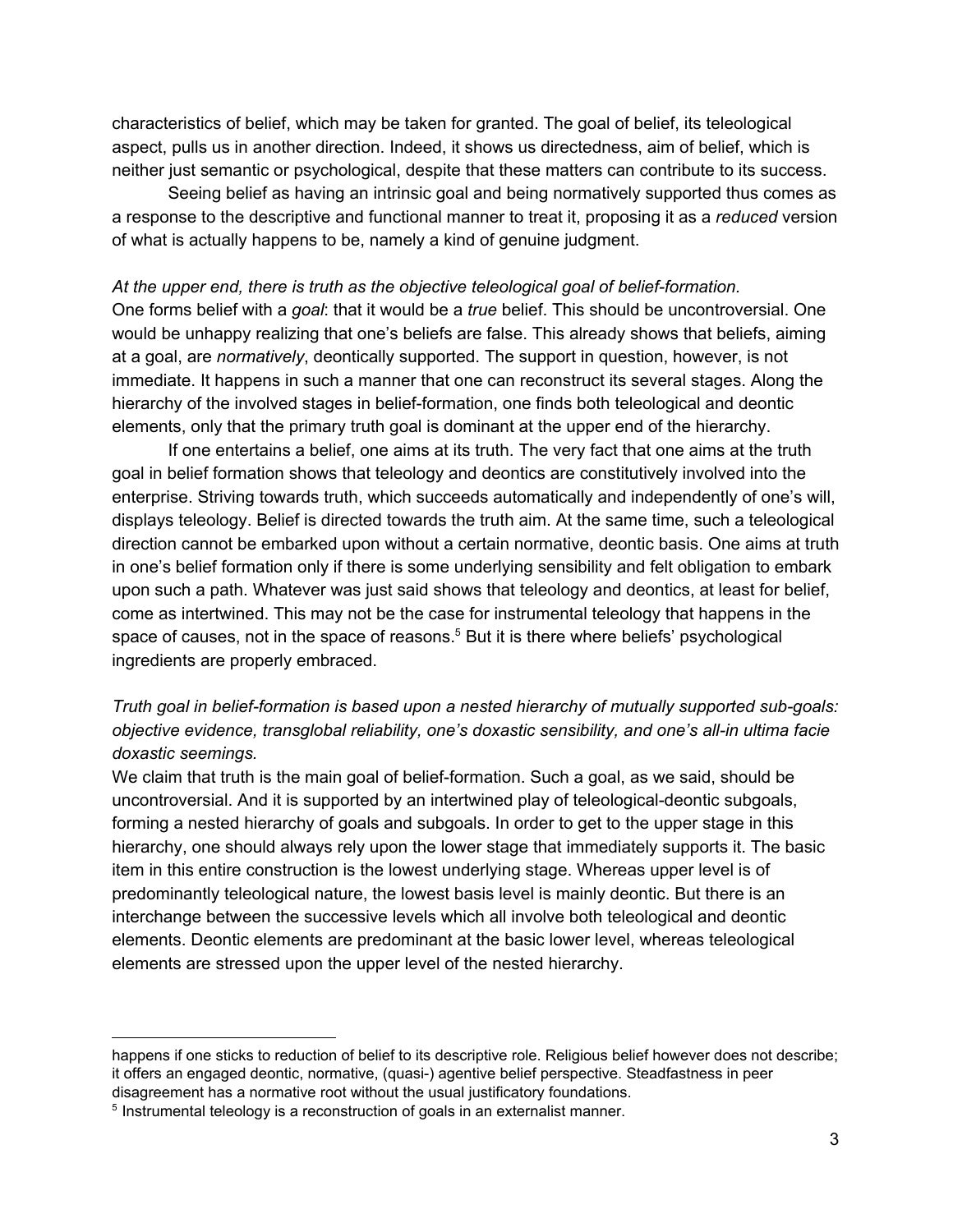Against descriptive and externalism leaning accounts of belief, we now embark upon teleology-deontics supported reconstruction of belief-formation. There is a nested hierarchy of the involved levels, featuring as means-to-ends support.

Belief is a reduced form of genuine judgment. Reconstruction of belief-formation reveals belief vicinity to genuine judgment, actually it genuine judgment nature. Here are stages featuring in the reconstruction of belief-formation:

. (1) *Truth* is the main upper goal of belief-formation.

. (2) *Objective evidence* is the sub-goal, as the means leading to the truth goal. In order to support the truth of one's beliefs, one needs and can rely upon evidence that one has for the belief in question, in an objective manner. The sub-goal of objective evidence thus supports as a means the belief truth goal. One's evidence is the means to deliver support for one's beliefs as being true.

. (3) *Transglobal reliability* is now as next in line as a means towards the objective evidence subgoal. If the evidence is objective, then it should be reliable, supported in an external and objective manner. This starts with realization that reliability is important. But reliability, being externalist (reposing upon the causal basis, such as picking information from the surrounding), encounters several hurdles, which may be overcome by the shift from local to global and then to transglobal environment. Externalist reliability naturally happens in one's local environment. But one can be in error from his or her local perspective, which may be straightened out by the shift to the global environment. But even global environment can encounter skeptical questions, and these may be countered with the shift in direction of transglobal environment.

. (4) *Doxastic sensibility* is the means that is now needed as a support of transglobal reliability intermediate end forthcoming in the nested means-ends hierarchy involved into belief-formation. Externalist would search for an objective, space of causes inhabiting underpinning of one's belief. But one can realize that the needed support rather comes from one's doxastic sensibility. One needs be doxastically *sensible* in which manner one forms one's belief, displaying therewith one's doxastic *responsibility*. This is not the end however; an additional basic stage is needed.

. (5) *All-in ultima facie doxastic seemings* are the ultimate ground of belief-formation. They are *deontic, doxastic responsibility* involving matters. This one has to do with *phenomenology*, but as well with *responsibility*.

Forming belief one has ultimately nothing else to rely upon as one's doxastic seemings related to the matter at hand. There may be some causal or evidential means through which the information is gathered. But ultimately, as just said, this all starts with seemings that one forms. These seemings are qualitative situatedness experiences that one relies upon, in respect to a certain matter. *Phenomenology* and *deontology* -- the requirement how one *ought* to form one's beliefs -- are involved.

We said that there is nothing else as one's doxastic seemings that one can rely upon as the basis of one's belief-formation. One can now say that one needs to take what one has as one's belief-formation basis in a doxastically sensible and responsible manner. This may be spelled out by Potrc principle, which is keyed to the phenomenology (seemings) and deontology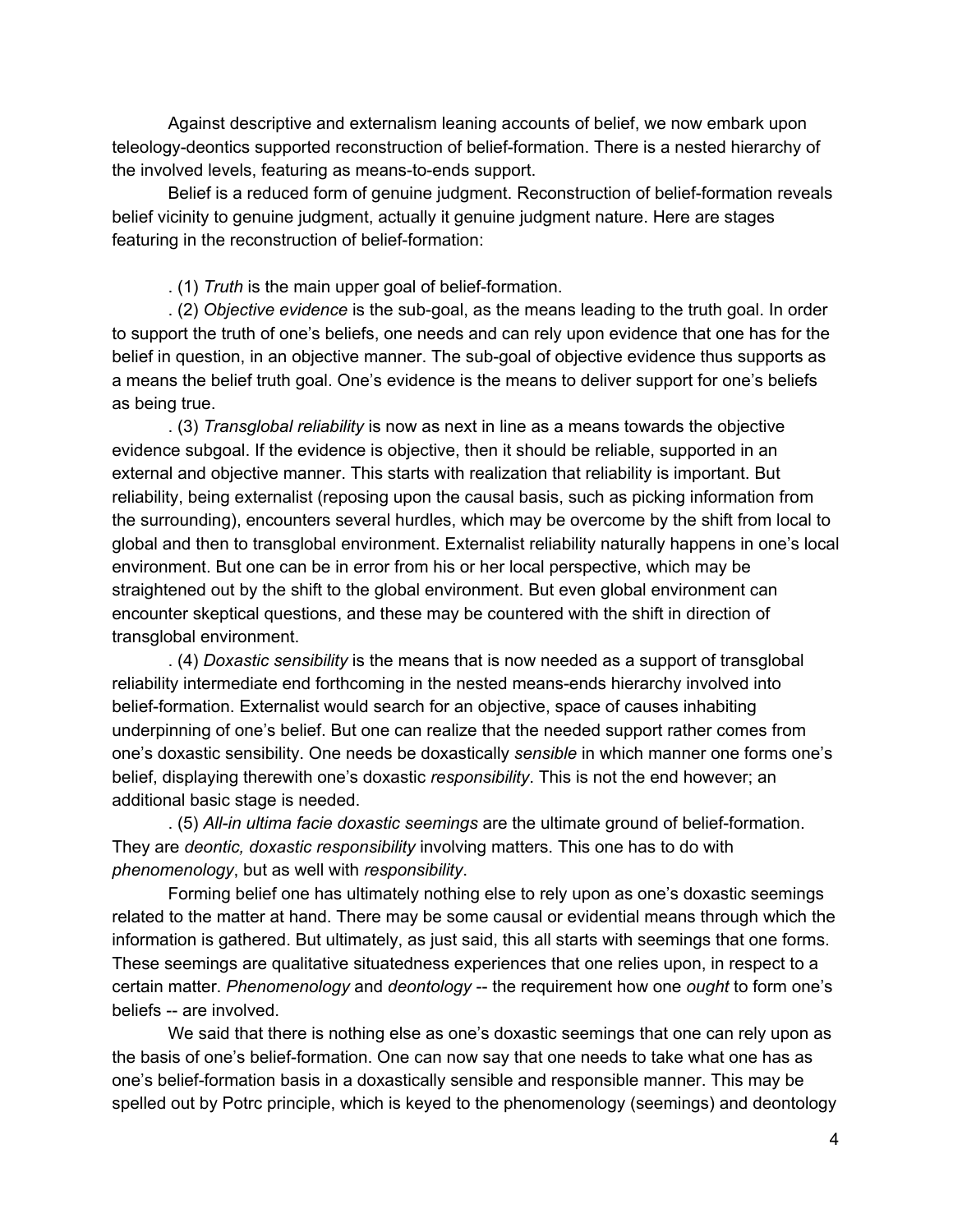(responsibility) intertwining at the very basis of belief-formation. Potrc principle *obliges* you to form belief *in your best faith*, following your *doxastic sensibility*. There is intertwining of *deontics* and of *phenomenology* as the very basis of belief-formation, to which one is *obligated* to stick when forming one's beliefs. *Responsibility* is one dimension, formation of belief *in one's best faith* is another one.

What is taken as belief is not incomplete judgment, but rather it is a form of judgment indeed, as the reconstruction of belief-formation shows. Belief is a currency according to descriptive leanings, which do away with both teleology and deontics. But in fact, teleology-deontics are upheld in belief as a form of *genuine judgment*. The main affirmation is that belief is not so different from judgment, and that it is actually a form of judgment, perhaps a reduced one if the direction of inquiry is descriptive. Stress upon Potrc principle may be provided by belief rationality and phenomenology. Phenomenology comes through the all-in ultima facie doxastic seemings. There are several forms of rationality involved. Each of the stages in belief-formation has a specific rationality keyed to it. All-in seemings means that doxastic seemings are not just my purely subjective beliefs, but rather beliefs that I form as a member of community, or of several specific communities that intermingle and of which I happen to be part.

. (1) There is *teleological* rationality keyed to the truth goal of belief-formation.

. (2) Objective evidentialism has objective evidence rationality as the form of rationality that fits to it.

. (3) Transglobal reliabilism shows intermingling of subjective and objective, internalist and externalist forms of rationality.

. (4) Doxastic sensibility has prevalence of deontic rationality.

. (5) All-in ultima facie doxastic seemings provides a blend of deontics-phenomenology keyed rationality.

One question is about the belief-formation ultimate *phenomenology* and *deontics* intermingled rationality. What leads to belief being formed is thus one's *goal*, and as well one's *deontic*, *responsibility* and *doxastic sensibility* involving *rationality*.

Potrc principle stresses *forming one's beliefs in the best faith upon one's available phenomenological seemings* supported *evidence*. This means that *one's doxastic seemings* involve *deontics*, that in *seemings-phenomenology* there is already<sup>6</sup> deontics involved, such as forming one's belief *in one's best faith upon the available evidence*. Notice that this dimension of Potrc principle puts into question *descriptive* takes on belief, which by the way are the basis of the belief popularity according to the functionalist agenda. Potrc principle should thus be stressed in its *phenomenology (seemings)* and *deontology* (*responsibility*) involving matters. Notice that descriptivist approach (supporting belief reduction of genuine judgment) involves *avoidance* of *phenomenology* (truth as direct correspondence is embraced, and truth as indirect correspondence, contextualism-like, is avoided) and of *normativity-responsibility, sensibility* based take.

<sup>&</sup>lt;sup>6</sup> Perhaps always already of hermeneutics kind.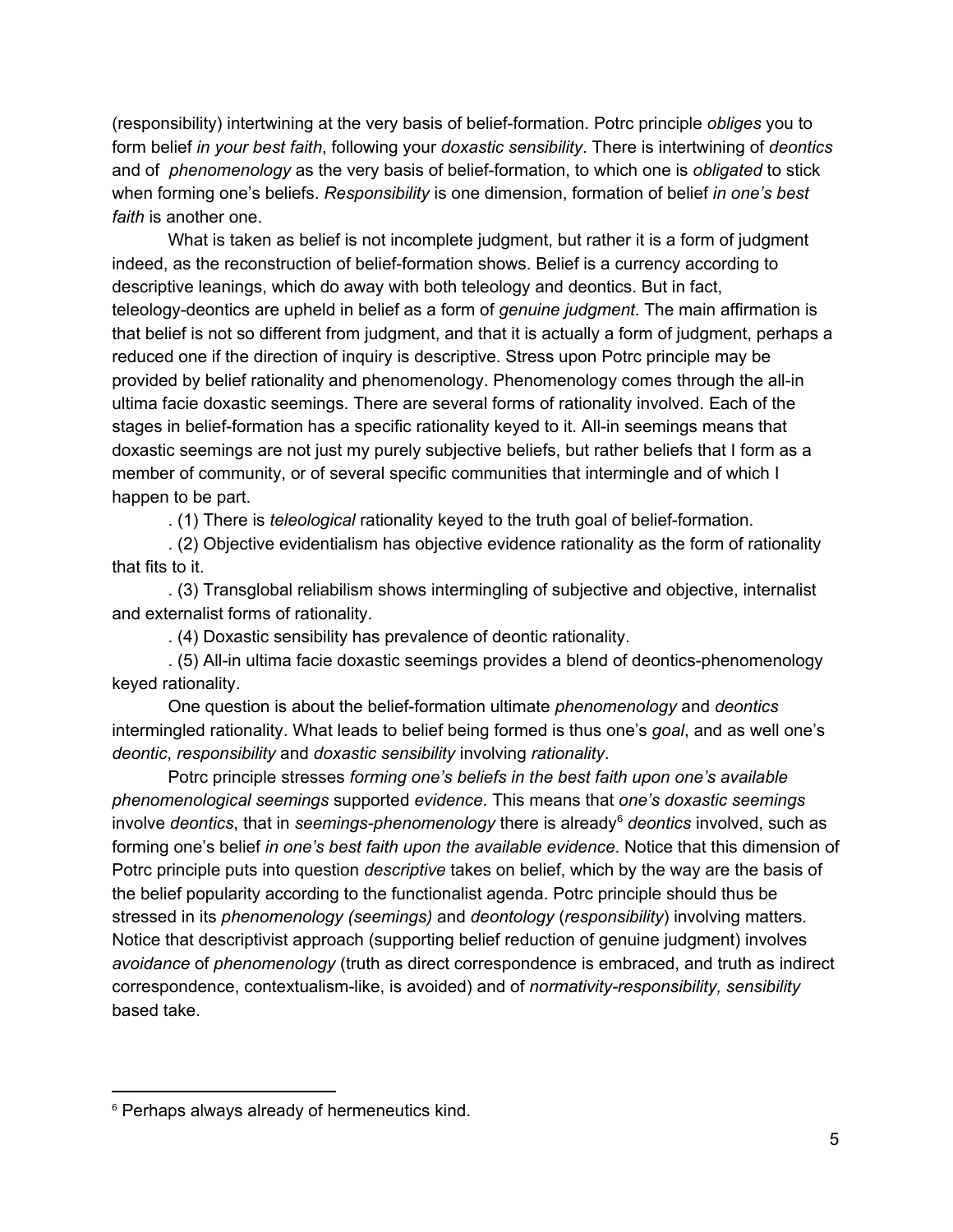Now as this new picture of teleology-deontics intertwined belief-account of belief-formation is sketched, it would be perhaps profitable to add a short discussion of *descriptivist* belief account.

Nested hierarchy of means-to-ends support, as reconstruction of belief-formation reveals that belief is a reduced form of genuine judgment. The reconstruction of belief-formation shows belief vicinity to genuine judgment, actually its genuine judgment nature.

Here is a trial to systematize stages of belief-formation, included into our reconstruction:

| Belief-formation                             | Teleology:<br>means-to-ends<br>support from below | Deontics: support<br>from lower stages                                                                                                             | Descriptive approach<br>to belief                                                                                             |
|----------------------------------------------|---------------------------------------------------|----------------------------------------------------------------------------------------------------------------------------------------------------|-------------------------------------------------------------------------------------------------------------------------------|
| $(1)$ Truth                                  | The goal of<br>belief-formation                   | Contextualist truth as<br>indirect<br>correspondence as<br>the result of deontic<br>involvement (into<br>belief formation)                         | Truth as direct<br>correspondence:<br>semantics<br>(psychology not in<br>the foreground)                                      |
| (2) Objective<br>evidence                    | Means to truth-end<br>goal                        | Very thin deontics in<br>evidence, but there<br>nevertheless,<br>supporting truth as<br>indirect<br>correspondence                                 | Just description<br>aimed objective<br>evidence                                                                               |
| (3) Transglobal<br>reliabilism               | Means to objective<br>evidence end                | Shifting from local<br>and global<br>environments to<br>transglobal one<br>brings more<br>normativity with it,<br>supporting objective<br>evidence | Descriptive approach<br>to belief dismisses<br>the role of<br>phenomenology<br>(forthcoming in<br>transglobal<br>environment) |
| (4) Doxastic<br>sensibility                  | Means to transglobal<br>evidentialism end         | Doxastic sensibility is<br>a deontics matter<br>leading to<br>responsibility (in<br>belief-formation),<br>supporting<br>transglobal reliabilism    | Descriptive approach<br>to belief tends to stay<br>in local environment                                                       |
| (5) All-in ultima facie<br>doxastic seemings | Means to doxastic<br>sensibility end              | Responsibility as<br>constitutive<br>ingredient of<br>phenomenology                                                                                | No phenomenology,<br>no deontics<br>normativity, so this<br>basic stage in                                                    |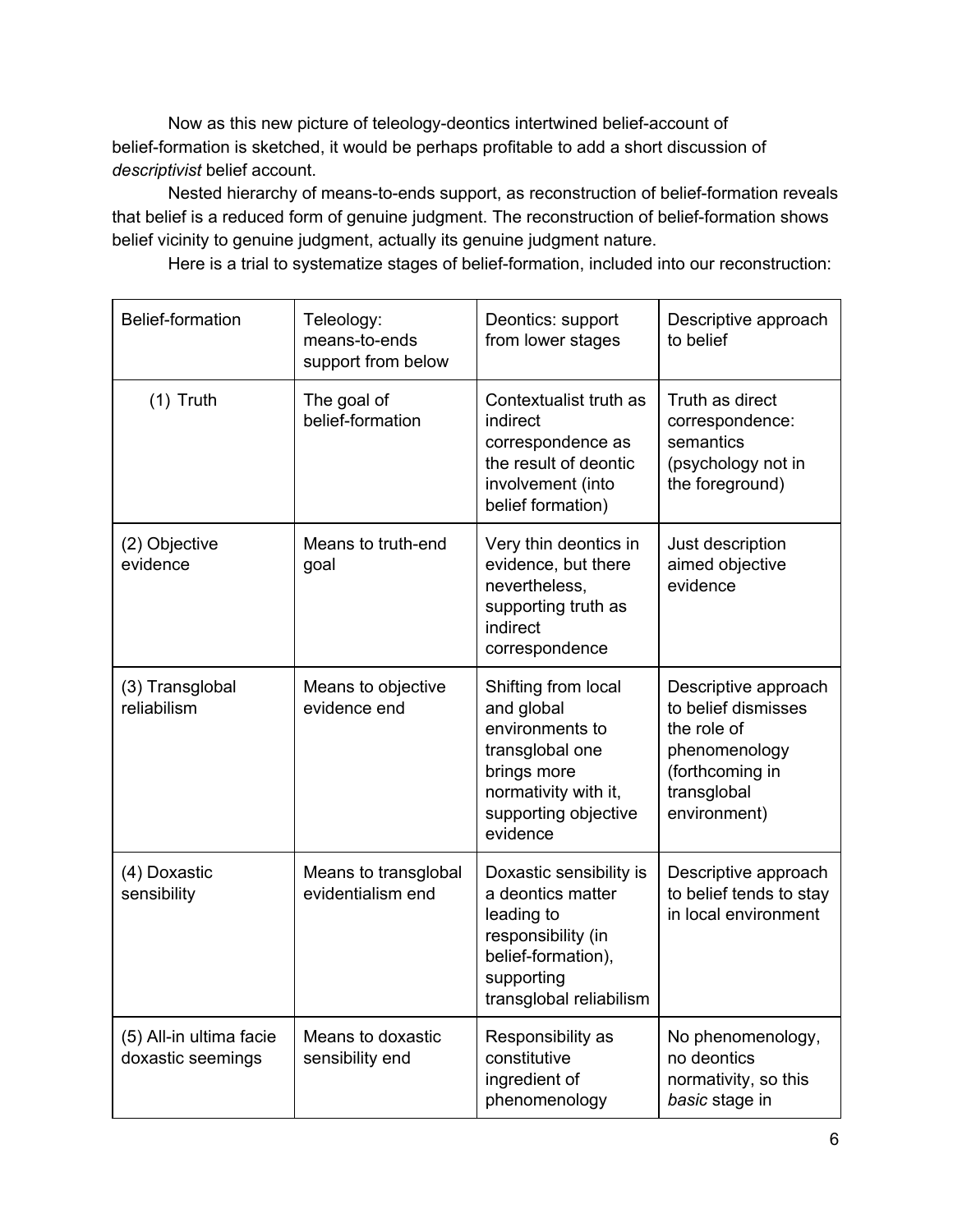|  | -seemings (Potrc<br>principle), supporting<br>doxastic sensibility | belief-formation is<br>completely dismissed<br>by descriptivist<br>approach to belief |
|--|--------------------------------------------------------------------|---------------------------------------------------------------------------------------|
|--|--------------------------------------------------------------------|---------------------------------------------------------------------------------------|

Belief-formation stages may be characterized in respect to the means-end teleological support that they receive from below and from their deontic involvement, as opposed to the descriptive approach to belief.

.(1) Truth is the main goal of belief-formation. Is there any normativity to be recognized in it, given that it seems to be an objective and descriptive matter? Yes, if truth is construed as indirect correspondence, which is a contextually supported approach to truth. Such deontic involvement at this stage is not particularly strong however, and usually it is absent. Descriptive approach to belief namely prefers taking truth as direct correspondence, so that semantics is in the foreground, and not even belief psychology.

.(2) Objective evidence is the teleological means towards the truth-end upper ultimate goal of belief-formation. The deontic contribution at this stage is rather thin, but it is there nevertheless, as truth gets supported as an indirect form of correspondence. Descriptive approach to belief concentrates itself at the only description aiming objective evidence.

. (3) Transglobal reliabilism is teleological means to the objective evidence end. As one shifts from local to global and then to transglobal environment, one brings increased normativity with it, in support of objective evidence. Descriptive approach to belief rather dismisses the role of phenomenology which is forthcoming in transglobal environment. Notice that local reliability starts with externalism, whereas its transglobal form comes with phenomenological evidence character.

.(4) Doxastic sensibility is the means of supporting transglobal evidentialism end. Doxastic responsibility is a deontic matter, leading to responsibility in belief-formation, in support of transglobal reliabilism. Descriptive approach to belief however tends to stay in local and basically non-normative environment.

. (5) All-in ultima facie doxastic seemings provide the ultimate ground for belief-formation. They are means to support doxastic sensibility end. Deontic sensibility is the constitutive element of phenomenology-seemings, as it is stressed by Potrc principle, supporting doxastic sensibility, and obligation to form one's beliefs in one's best faith, given one's available evidence. Descriptive approach to belief, targeting semantics and psychology, does not really show interest in either phenomenology or deontics. This *basic* stage of belief-formation, as revealed by the former reconstruction, is completely dismissed by descriptivist approach to belief.

Our reconstruction of belief-formation stages shows a dynamical intertwining of teleological stages, in a means-to-ends nested hierarchy, and of their mutual support, as opposed to the descriptive and externalist views of belief. The reconstruction brought beliefs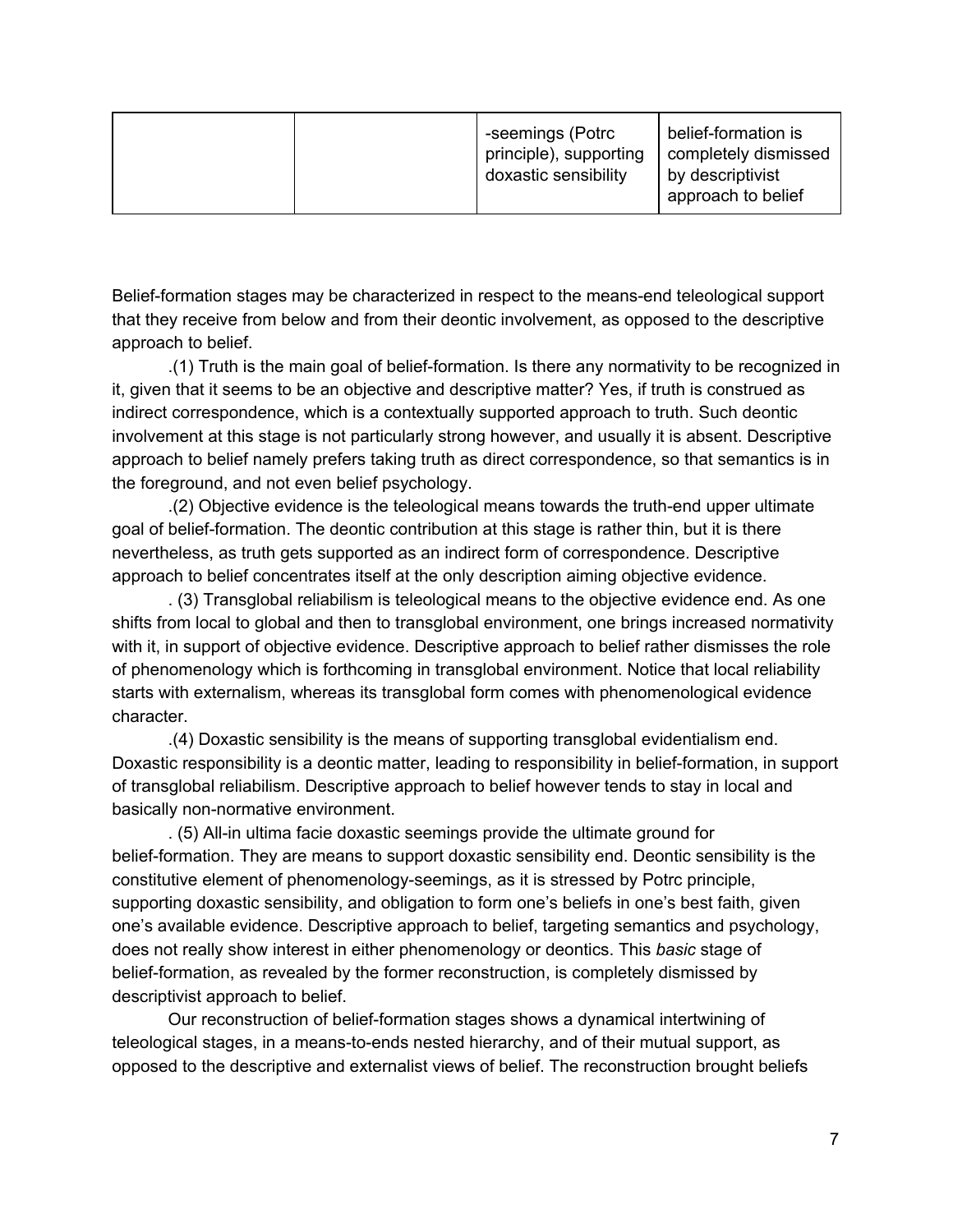close to genuine judgments, from which they were obtained in a reductive manner, in order to fit descriptive semantics and psychology involving model.

### *The lower end of belief-formation hierarchy is subjective and deontic, whereas in the middle, teleological and deontic elements intermingle.*

The upper end of belief-formation reconstruction presents objective truth goal. The stress in the lower end of the nested means-ends hierarchy however is subjective and deontic. It involves one's obligation to form beliefs in one's best faith, upon the available seemings supported evidence, as the appropriate basis.

Distribution of teleological and deontic elements in belief-formation nested means-ends hierarchy, with its protruding points is relative though. So truth goal, despite that it is predominantly teleological, already contains deontic elements, although in a rather thin manner. And on the opposite location, all-in doxastic seemings already involve teleological elements, in a non-prevalent manner. But teleology is present along the whole nested means-ends hierarchy, by the very fact that means-ends provides teleological entrance. In the middle of the reconstructed follow-up, one finds a mixture of objective and teleological and of subjective and deontic elements. Transglobal reliabilism (3), being in the very middle of the sequence, nicely joins externalist objective reliability with its narrow phenomenological subjective deontology inviting environment. Objective evidence (2) would not have its means-to truth end support without its teleological directedness. Doxastic sensibility (4) clearly involves deontic responsibility coming from sensibility, and it is as well striving towards the objectivity of its teleological engagement, as support of transglobal reliabilism.

# *Belief-formation external or descriptive ingredients get disciplined through non-instrumental teleology and deontics.*

The current popularity of belief, as we have hinted at, is due to its fitting descriptive and externalist mould. Take the belief that the cat is on the mat. Its principal task seems to be to describe some independently existing reality, say state of affairs, in an objective manner. According to this picture, there is an independently existing state of affairs in the world, expressible as that the cat is on the mat. And then there is someone's psychological directedness at this situation, which objectively refers to it. So belief is a psychological support of descriptive, truth as direct correspondence embracing tool, providing one's relation to reality. The ingredients of this relation are external, although the relation itself is psychological.

But reconstruction of *belief-formation* has shown that there is a *goal* of belief-formation, namely the truth of to be formed belief. It has also shown that this goal could not have been aimed and achieved without normative, deontic ingredients, such as the ones involving doxastic sensibility. Further, the simple external descriptive relation proves to be substituted by a dynamical intertwined enterprise featuring teleological and deontic elements along several dimensions, displaying various kind of rationality.

Assessing the situation for a while, one realizes that descriptive and externalist elements of belief get *disciplined* by teleological and deontic ones. One asks why one forms a belief -- to aim at truth about some matter. And one asks why one is *motivated* to form belief, and to feel phenomenological experiential obligation to go into this direction.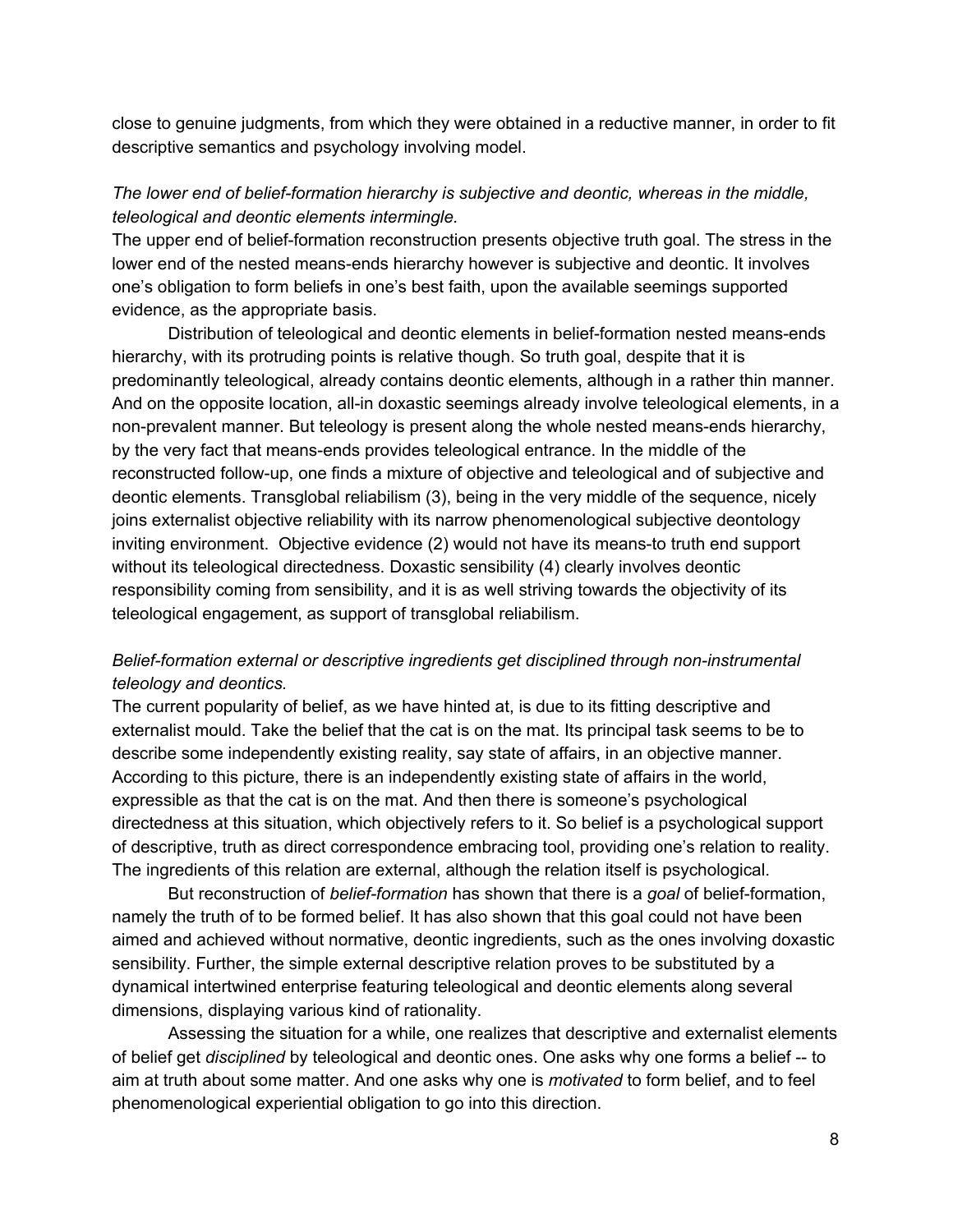# *Teleology-deontics intertwining in belief-formation reveals that belief shares several characteristics with genuine judgment: phenomenological basis, commitment, sensibility and responsibility.*

Now, what is a *genuine judgment?* If I *judge* that the cat is on the mat, this judgment comes from my *phenomenological* data and situation. In fact, there is no other basis to form a judgment as one's seemings, involving phenomenological basis. Judgment has a goal to be objective, and it is in fact forthcoming in a shape that is fitting to this goal. In order to achieve this, one takes judgment as one's *commitment*. If one judges something, one prefers sticking to it and defend one's position. In order to properly react to judgment supporting data, one needs *sensibility* that takes one in this direction. And one feels as well to be *responsible* for such judgment.

Now realize that belief as well has all of these ingredients: phenomenological basis, commitment, doxastic sensibility and *responsibility*. If this is the case, strong difference between belief and judgment disappears. In fact, belief may be seen as a form of genuine judgment.

*Teleology-deontics intertwining also characterizes quasi-agentive account of intentionality.* Most of accounts of intentionality tend to be descriptive, thereby following semantic and psychological belief characteristics that we have outlined at the start of our discussion. If I entertain a thought that the cat is on the mat, according to this approach, I am directed at a fitting mental representation. This one provides the meaning of what I am directed at. The very fact of mental directedness of this act of mine cares for what we have called beliefs psychological ingredient. So, just like the kind of belief that we have discussed at the outset, there is directedness at some described, semantically provided reality, and there is psychological relation assuring mental connection to it. Notice that there is not really anything teleologically constitutive, nor deontically undergird in such a project.

There is though a version of *intentionality* account, besides to many others, whose specificity it is to involve *teleological* and *deontic*, normative elements, and their intertwined nature. Such an account methodologically distinguishes Intentionality I and Intentionality II. Intentionality I is practical. Its main cases figure my pushing the doorknob in order to enter the room, or again my activity of hammering. As it is clear from these examples, there is no descriptive underlying plan in such an account of intentional relation. Intentionality II is normative and deontic, we just said: it figures the *recognition* of my hammering activity by community of workers that I form a part. In hammering and thereby producing a chair I am recognized by my co-workers, and by customers, as a skilfull master in this area. There are deontic ingredients in it, such as my responsible skilfull sensibility and commitment to my work, which get recognized by community of my peers. Notice that intentionality, according to this approach, is coming together of Intentionality I and of Intentionality II in an intertwined manner.

Given that intentionality is close to belief, and that its ingredients are that of genuine judgment, we can say that the intentional belief may perhaps be recognized as a kind of genuine judgment itself. Teleology-deontology intertwining is essential in this, in opposition to descriptive and externalist approaches to belief.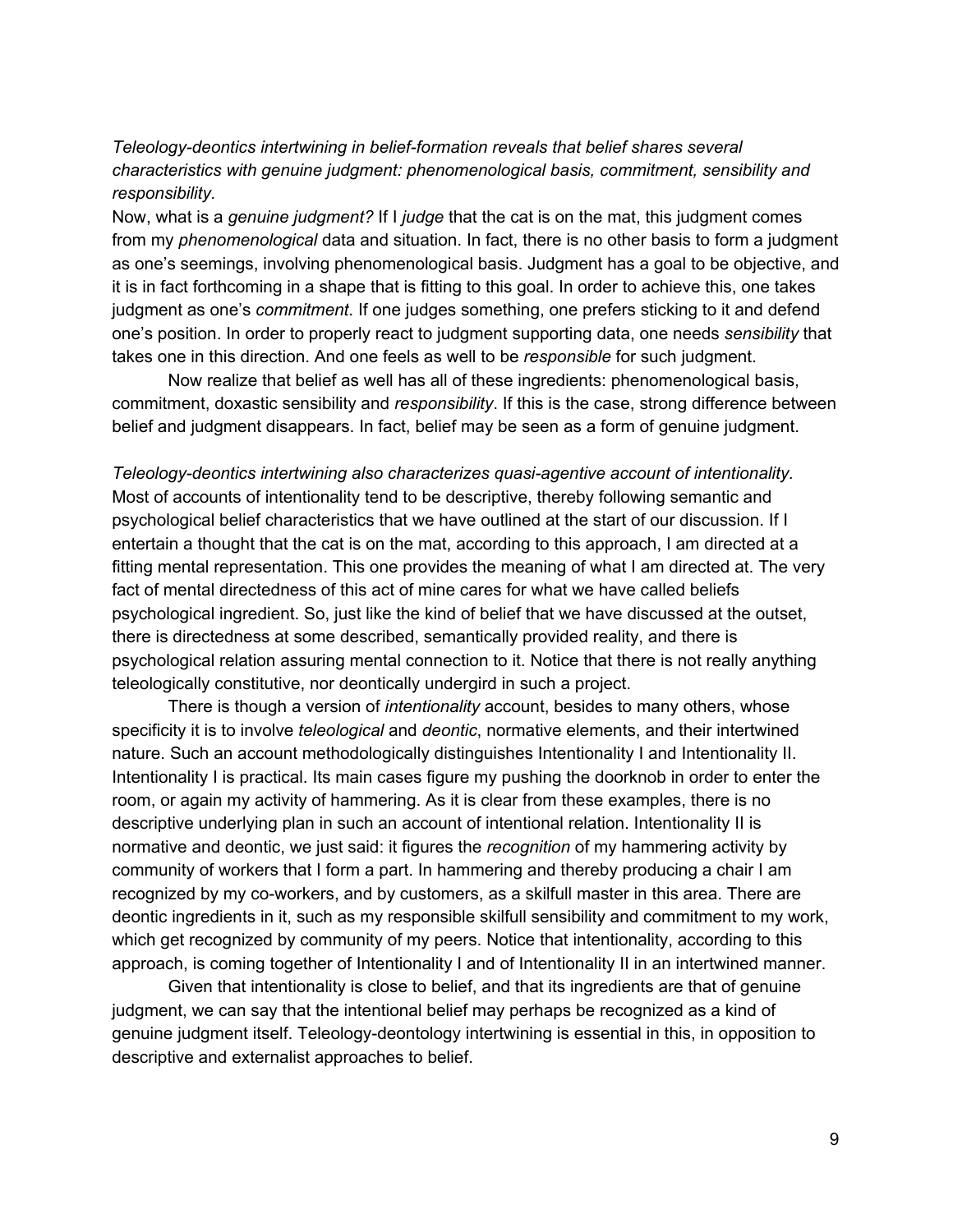*Belief, such as it is predominantly forthcoming in epistemology and ethics, provides a reduced version of genuine judgment, so that it is able to comply with externalist and descriptivist agenda, doing away with teleology-deontics intertwining.*

There is a cleavage, a gap between belief and knowledge, between belief and the relevant moral judgment. This cleavage happens because of *reduction* of belief to its *descriptive* role, and doing away with its normative-deontic and teleological intertwined roles, so that descriptive agenda could be approached.

In metaethics, as we already said, one takes moral judgments to be belief-states or again non-belief states: one is either cognitivist or noncognitivist, say expressivist. But these are *reductions* of moral judgments to belief, so that an overall analytic goal of descriptive externalist role can be preserved. It is not difficult to realize that such belief-aiming approaches actually target *judgment*.

In epistemology, similarly, one talks about *belief*, namely justified true belief as a definitory way to get to knowledge. But knowledge may be a matter of genuine judgment as well. So we have again reduction of judgmental knowledge assessment to belief. Suspicion here is that such hurdles as one encounters with Gettier cases are consequences of this reduction of knowledge as epistemic judgment to definitory belief environment, fitting to description of the targeted reality.

# *Judgmental belief perspective is revived once as virtue epistemology and virtue ethics obtain their support through one's character.*

There is a way to reappropriate judgmental perspective in such areas as ethics and epistemology if one first adopts *virtue* approach in these areas. Knowledge is then a virtue obtained through one's cognitive background provided by one's character that prompts formation of a judgment, mostly instantaneously, but of course from the rich reasons containing background, in a form of chromatic illumination. Then these genuine judgments supporting matters are illuminating reasons.

Similarly, and perhaps in an even clearer manner, judgments involving defeasible reasons come from the character which assembled them, in the area of ethics.

Realizing that belief is actually genuine judgment, although reduced in the externalist and descriptive roles, comes from integrating belief into one's *character*. Then, belief becomes genuine judgment in virtue epistemology and in virtue ethics.

#### **References**

Dreyfus, Hubert 1991. Being-in-the-World: A Commentary on Heidegger's Being and Time, Division I. Cambridge: MIT Press.

Hampton, Jean 1998. The Authority of Reason. New York: Cambridge University Press. Hare, Richard 1952. The Language of Morals. Oxford: Oxford University Press. Haugeland, John 1985. Artificial Intelligence: The Very Idea. Cambridge: MIT Press. Heidegger, Martin 1927. Sein und Zeit. Tűbingen: Niemeyer.